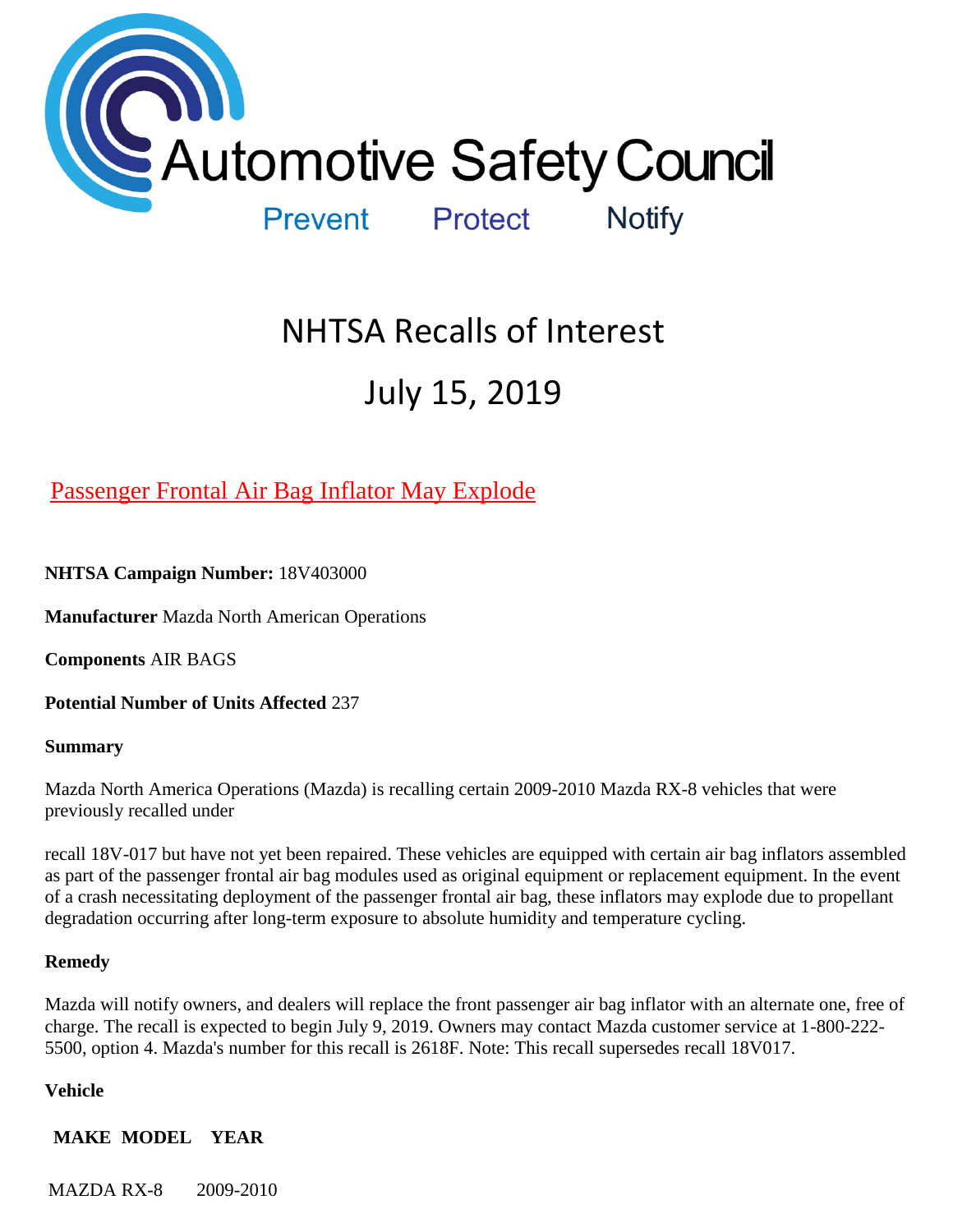# [Passenger Frontal Air Bag Inflator May Explode](https://www.nhtsa.gov/recalls?nhtsaId=19V488#recalls650)

# **NHTSA Campaign Number:** 19V488000

**Manufacturer** Mazda North American Operations

**Components** AIR BAGS

**Potential Number of Units Affected** 211

## **Summary**

Mazda North American Operations (Mazda) is recalling certain 2010-2011 Mazda RX-8 vehicles that were previously recalled under recall 18V-716 but have not yet been repaired.

These vehicles are equipped with certain air bag inflators assembled as part of the passenger frontal air bag modules used as original equipment or replacement equipment. In the event of a crash necessitating deployment of the passenger frontal air bag, these inflators may explode due to propellant degradation occurring after long-term exposure to absolute humidity and temperature cycling.

## **Remedy**

Mazda will notify owners, and dealers will replace the front passenger air bag inflator with an alternate one, free of charge. The recall is expected to begin July 9, 2019. Owners may contact Mazda customer service at 1-800-222- 5500, option 4. Mazda's number for this recall is 2618F.

## **Vehicle**

**MAKE MODEL YEAR**

MAZDA RX-8 2010-2011

# [Passenger Air Bag may not Deploy Properly](https://www.nhtsa.gov/recalls?nhtsaId=19V458#recalls650)

## **NHTSA Campaign Number:** 19V458000

**Manufacturer** Mercedes-Benz USA, LLC.

**Components** AIR BAGS

#### **Potential Number of Units Affected** 11

#### **Summary**

Mercedes-Benz USA, LLC. (MBUSA) is recalling certain 2020 GLE350 4Matic and GLE450 4Matic vehicles. In the event of a crash while the temperature in the passenger cabin is very high, the passenger frontal air bag deployment may be delayed or may not completely deploy.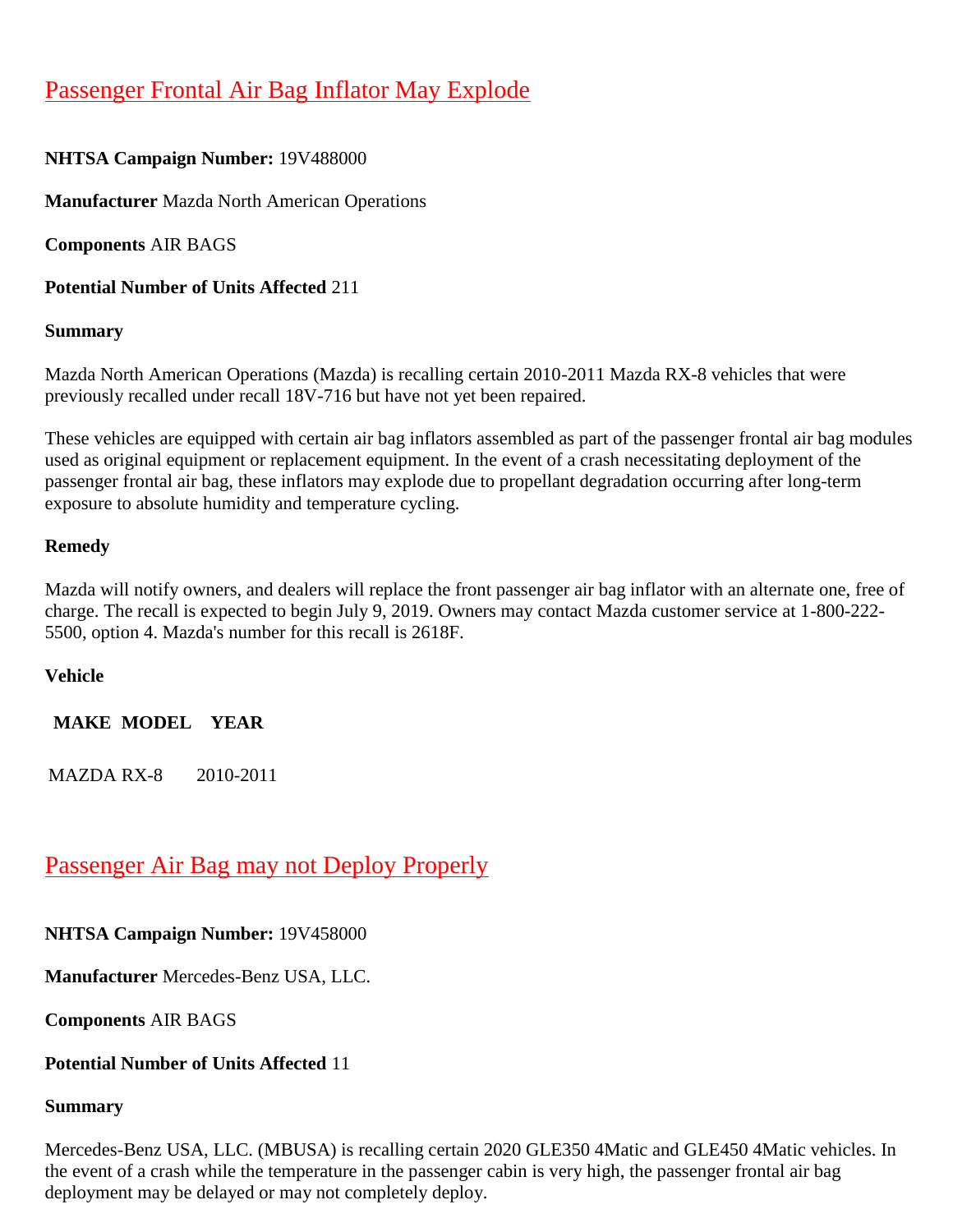#### **Remedy**

MBUSA will notify owners, and dealers will replace the passenger air bag module, free of charge. The recall is expected to begin August 13, 2019. Owners may contact MBUSA customer service at 1-800-367-6372.

#### **Vehicles**

**MAKE MODEL YEAR**

MERCEDES BENZ GLE350 2020 MERCEDES-BENZ GLE450 2020

# [Loss of Air Bag Acceleration Sensor Connection](https://www.nhtsa.gov/recalls?nhtsaId=19V449#recalls650)

#### **NHTSA Campaign Number:** 19V449000

**Manufacturer** Chrysler (FCA US LLC)

**Components** AIR BAGS

**Potential Number of Units Affected** 41,169

#### **Summary**

Chrysler (FCA US LLC) is recalling certain 2019 Jeep Cherokee vehicles. The impact and acceleration sensors may fail and reduce the air bag system's ability to properly detect certain crash events.

#### **Remedy**

Chrysler will notify owners, and dealers will replace the affected sensors, free of charge. The recall is expected to begin August 2, 2019. Owners may contact Chrysler customer service at 1-800-853-1403. Chrysler's number for this recall is V63.

#### **Vehicle**

**MAKE MODEL YEAR**

JEEP CHEROKEE 2019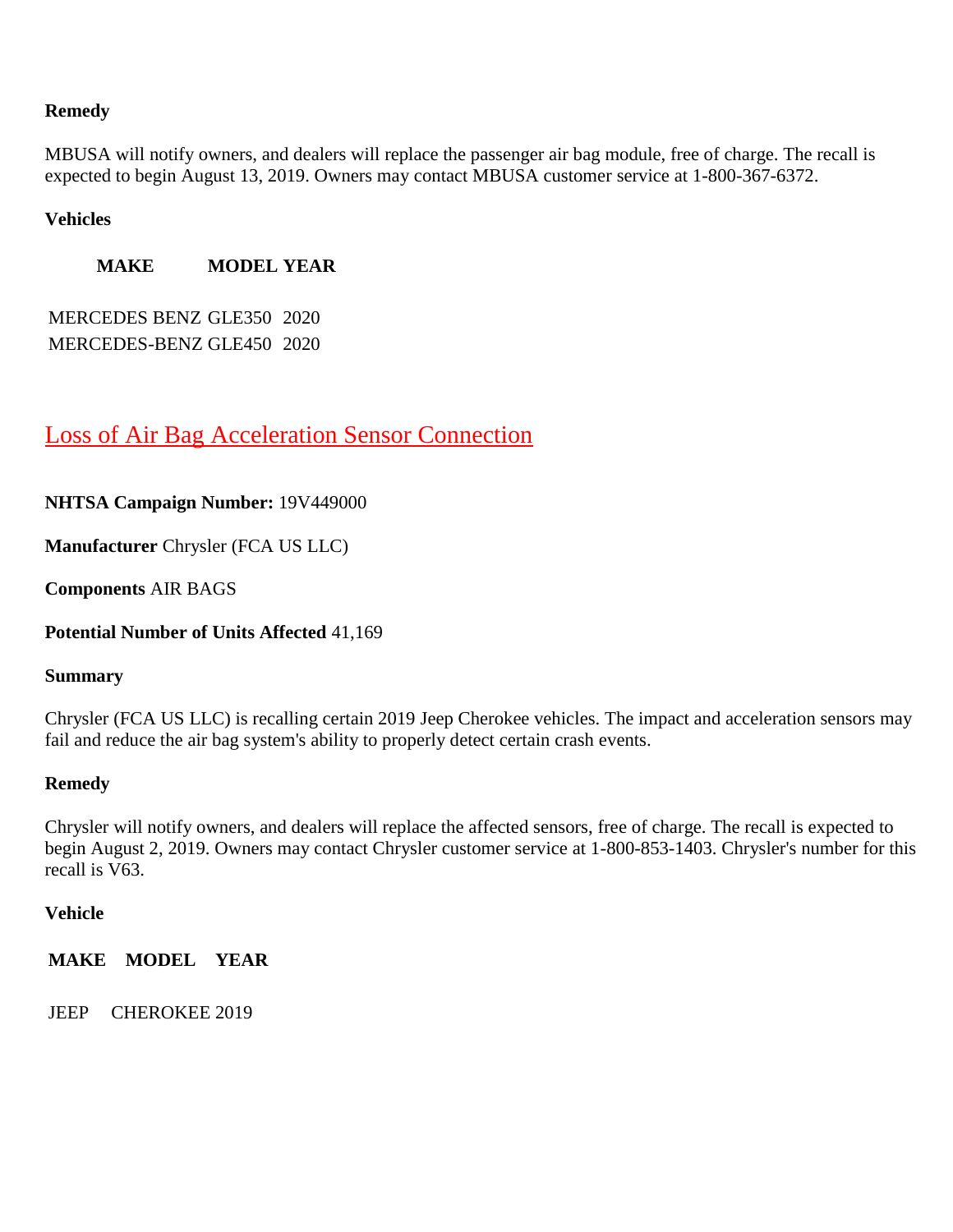# [Instrument Panel Carrier May Break; Damage Airbags](https://www.nhtsa.gov/recalls?nhtsaId=19V473#recalls650)

## **NHTSA Campaign Number:** 19V473000

**Manufacturer** Volkswagen Group of America, Inc.

**Components** ELECTRICAL SYSTEM, AIR BAGS

**Potential Number of Units Affected** 28

#### **Summary**

Volkswagen Group of America, Inc. (Volkswagen) is recalling certain 2019 Audi Q5 and SQ5 vehicles. In the event of a crash deploying the passenger's frontal air bag, the instrument panel carrier may break due to incorrect welding. If the carrier breaks, there may be damage to the passenger frontal air bag.

#### **Remedy**

Audi will notify owners, and dealers will replace the instrument panel and the passenger frontal air bag, free of charge. The recall is expected to begin August 18, 2019. Owners may contact Volkswagen customer service at 1- 800-253-2834. Volkswagen's number for this recall is 90N1.

#### **Vehicles**

#### **MAKE MODEL YEAR**

| AUDI 05  | 2019 |
|----------|------|
| AUDI SQ5 | 2019 |

# [Loss of Electrical Power/Stalling](https://www.nhtsa.gov/recalls?nhtsaId=19V472#recalls650)

**NHTSA Campaign Number:** 19V472000

**Manufacturer** BMW of North America, LLC

**Components** ELECTRICAL SYSTEM

#### **Potential Number of Units Affected** 16,641

#### **Summary**

BMW of North America, LLC (BMW) is recalling certain 2009 328i and 328xi, 2009-2011 335d, 2008-2012 M3 Coupe and M3 Convertible, and 2008-2011 M3 Sedan vehicles. The connection of the positive battery cable at the fuse box terminal may degrade, resulting in an intermittent loss of electrical power.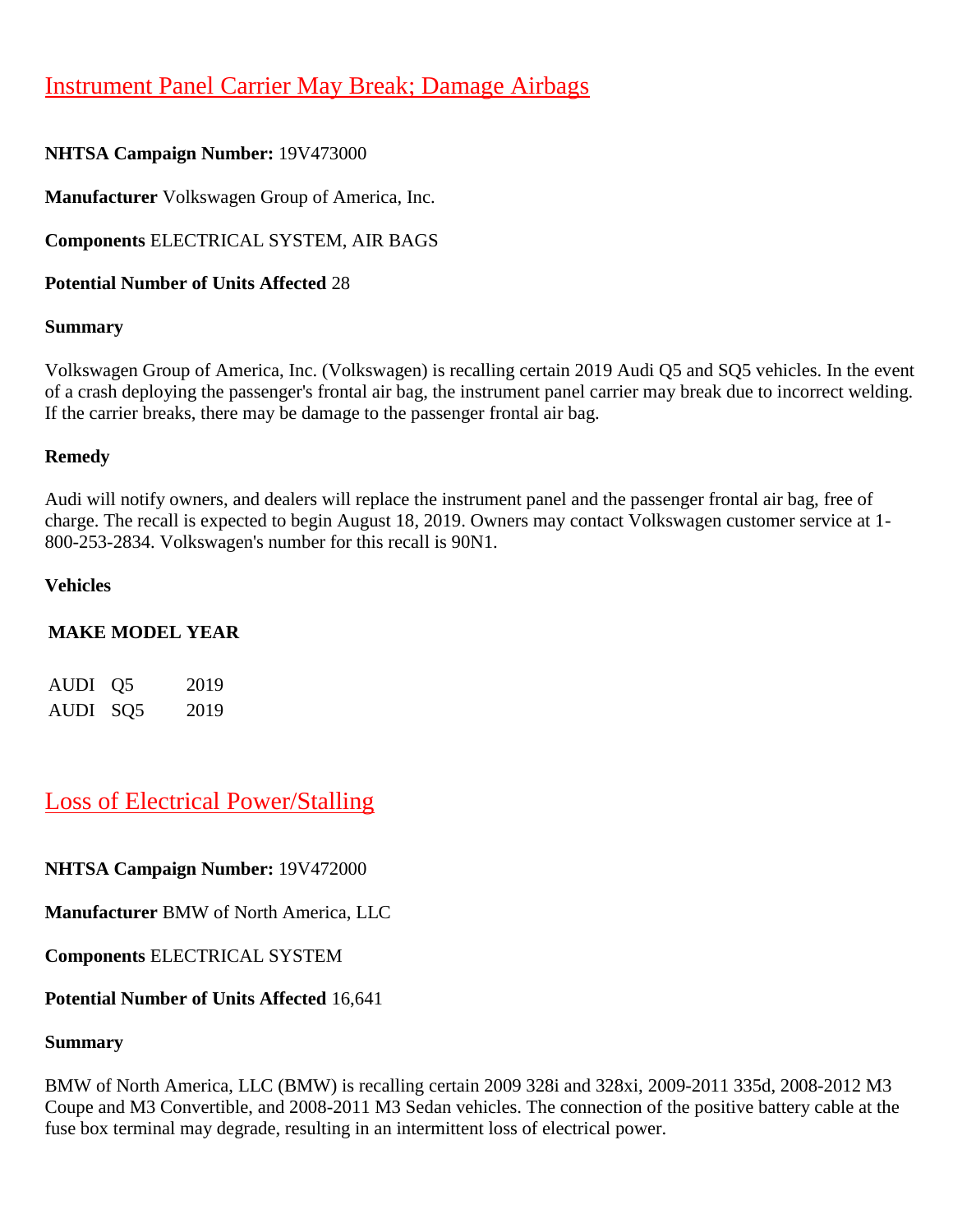#### **Remedy**

BMW will notify owners, and dealers will replace and secure the positive battery cable connector, free of charge. The recall is expected to begin August 12, 2019. Owners may contact BMW customer service at 1-800-525-7417. Note: This recall is an expansion of a previous recall, number 18V-314.

#### **Vehicles**

#### **MAKE MODEL YEAR**

| <b>BMW</b> | 328I  | 2009      |
|------------|-------|-----------|
| <b>BMW</b> | 328XI | 2009      |
| <b>BMW</b> | 335D  | 2009-2011 |
| BMW -      | - M3  | 2008-2012 |

# [Software Error May Cause Engine Stall](https://www.nhtsa.gov/recalls?nhtsaId=19V497#recalls650)

#### **NHTSA Campaign Number:** 19V497000

**Manufacturer** Mazda North American Operations

**Components** POWER TRAIN, ENGINE

**Potential Number of Units Affected** 262,220

#### **Summary**

Mazda North American Operations (Mazda) is recalling certain 2018-2019 CX-5, Mazda6, and 2019 Mazda3 vehicles. A software error in the powertrain control module (PCM) may cause the engine to stall.

#### **Remedy**

Mazda will notify owners, and dealers will reprogram the PCM software, free of charge. The recall is expected to begin on or before August 26, 2019. Owners may contact Mazda customer service at 1-800-222-5500, option 4. Mazda's number for this recall is 3719F.

#### **Vehicles**

#### **MAKE MODEL YEAR**

MAZDA CX-5 2018-2019 MAZDA MAZDA3 2019 MAZDA MAZDA6 2018-2019